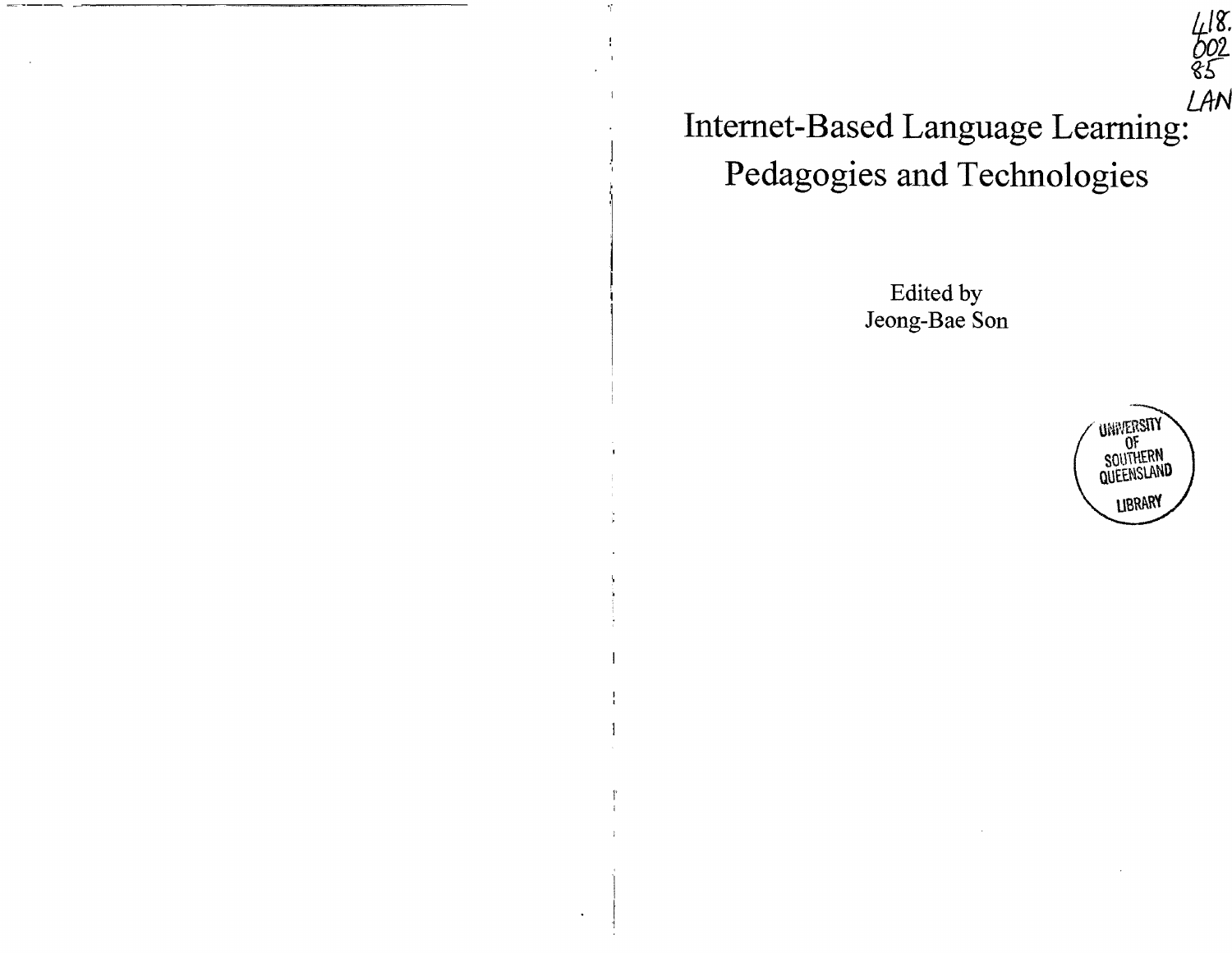## Internet-Based Language Learning: **Pedagogies and Technologies**

All Rights Reserved © 2009 by APACALL

No part of this book may be reproduced or transmitted in any form or by any means, graphic, electronic, or mechanical, including photocopying, recording, taping, or by any information storage retrieval system, without the written permission of the publisher.

The opinions expressed by the authors in this book are not necessarily those of the Asia-Pacific Association for Computer-Assisted Language Learning (APACALL: http://www.apacall.org/).

ISBN: 978-1-4452-4331-3

Printed in the United States of America

 $\,$ 

## **Contents**

| <b>List of Contributors</b> |                                                                                                                                           | v   |
|-----------------------------|-------------------------------------------------------------------------------------------------------------------------------------------|-----|
| Series Editor's Preface     |                                                                                                                                           | vii |
| Preface                     |                                                                                                                                           | ix  |
| <b>Chapter 1</b>            | Metacognition and Strategy Use in Web-Based<br>Language Learning<br>Wai Meng Chan and Ing Ru Chen                                         | 1   |
| <b>Chapter 2</b>            | Integrating Moodle into a Process Writing Course<br><b>Brian Gregory Dunne</b>                                                            | 21  |
| Chapter 3                   | Digital Storytelling in Indigenous Education:<br>Internet Technologies to (Re-)Establish L1 and C1<br>Literacy and Fluency<br>Debra Hoven | 47  |
| <b>Chapter 4</b>            | Using Online Dictation Exercises for Improving<br>Comprehension of English Reduced Forms<br>Michael J. Crawford and Jeong-Bae Son         | 75  |
| Chapter 5                   | Practical Steps to Create and Implement an Effective<br>Web-Authoring Project<br><b><i>Iain Davey</i></b>                                 | 93  |